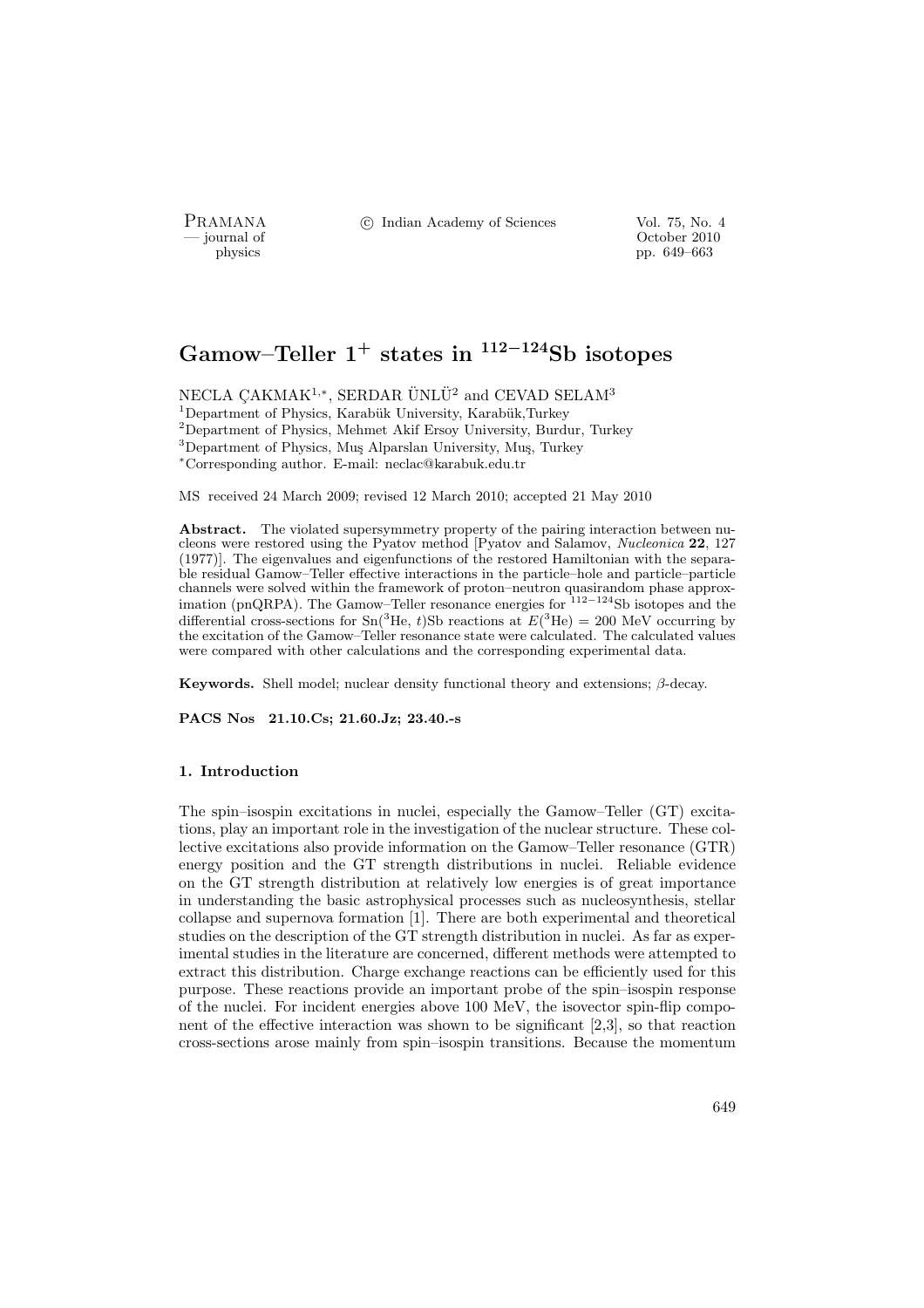transfer at forward angles and low excitation energies is small, the reaction crosssection is dominated by GT transitions with  $\Delta L = 0$ ,  $\Delta S = 1$  and  $\Delta J^{\pi} = 1^{+}$ . The cross-section, extrapolated to zero-momentum transfer, is proportional to the GT strength between the same states. Out of these reactions, the  $(p, n)$  reaction is the most common, and for several years, this was used successfully in the investigation of the GT strength distribution [4–18]. As an alternative probe for the extraction of the GT strength distribution, the  $({}^{3}He, t)$  [19–30] and  $({}^{6}Li, {}^{6}He)$  [31–38] reactions have also been proposed and used.

Theoretical descriptions of the GT strength distributions in medium and heavy mass nuclei are given in some studies [39–48]. Kuzmin and Soloviev [39] calculated the fragmentation of the GTR in heavy nuclei within the framework of the quasiparticle phonon model. Their results showed that the GTR spread only up to the excitation energies of ∼30 MeV. Colo et al [40] studied the spreading of the GTR in <sup>208</sup>Bi and calculated its particle decay width using the continuum Tamm–Dancoff approximation (TDA) and the Hartree–Fock (HF) formalism with several types of the Skyrme interaction. They found that the strength distribution of the GTR was located around an interval of 18–24 MeV. The energy of the main peak of the GTR is higher than the experimental value by 2–4 MeV. The spreading properties of the GTR in  $^{208}$ Bi were studied by Dang *et al* [41] including two-particle, two-hole (2p2h) configurations. The coupling to 2p2h states spreads GTR energy at 16.6 MeV. Moukhai et al [42] considered the continuum RPA approach and used the Landau–Migdal parameter  $g' = 0.76$  for calculating the GT strength distribution in <sup>208</sup>Bi. The mean excitation energy of the GT resonance was found to be around 19.2 MeV. These collective excitations in <sup>208</sup>Bi was also investigated by Suzuki and Sagawa [43] using the self-consistent HF and TDA. Their calculated value for the GT resonance energy was 0.4 MeV lower than the experimental value. Bender *et al* [44] investigated the effect of the spin–isospin channel of the Skyrme energy functional on the predictions of the GT distributions in <sup>208</sup>Pb nucleus. They concluded that some terms affected the strength and energy of the GTR in finite nuclei without altering the Landau parameter  $g'_0 = 0.9$ . Recently, we have studied the GT 1<sup>+</sup> states in  $^{208}$ Bi [45] and the GTR energy calculated from ground state of the  $^{208}$ Bi was found to be 15.897 MeV. Drozdz et al [46] calculated the GT strength distributions for <sup>48</sup>Ca, <sup>90</sup>Zr and <sup>208</sup>Pb in local density approximation using the effective interactions based on a Brueckner G-matrix in nuclear matter. The conventional RPA theory was extended to include 1p1h as well as 2p2h excitations in a consistent way. They obtained a very reasonable description of the centroid energies as well as the spreading width of the resonances in all three nuclei. Bertsch and Hamamoto  $\begin{bmatrix} 47 \end{bmatrix}$  studied the GT strength in  $\frac{90}{2r}$  using 2p2h configurations with the M3Y interaction including a tensor part. Recently, Babacan et al [48] studied the GT  $1^+$  states in  $90Nb$  isotopes and it was found that the GT resonance energy was located at 7.61 MeV. Apart from the  $^{90}Zr$  isotopes, the GT strength distributions in <sup>112</sup>−<sup>124</sup>Sn isotopes was researched by Rodin and Urin [49] using the partially self-consistent proton neutron quasiparticle continuum random phase approximation (pnQCRPA). In ref. [50], a general review of the present knowledge of collective spin–isospin excitations in nuclei is given.

In the present study,  $GT 1<sup>+</sup>$  states were investigated using the method developed by Pyatov and Salamov. According to this method, the broken supersymmetry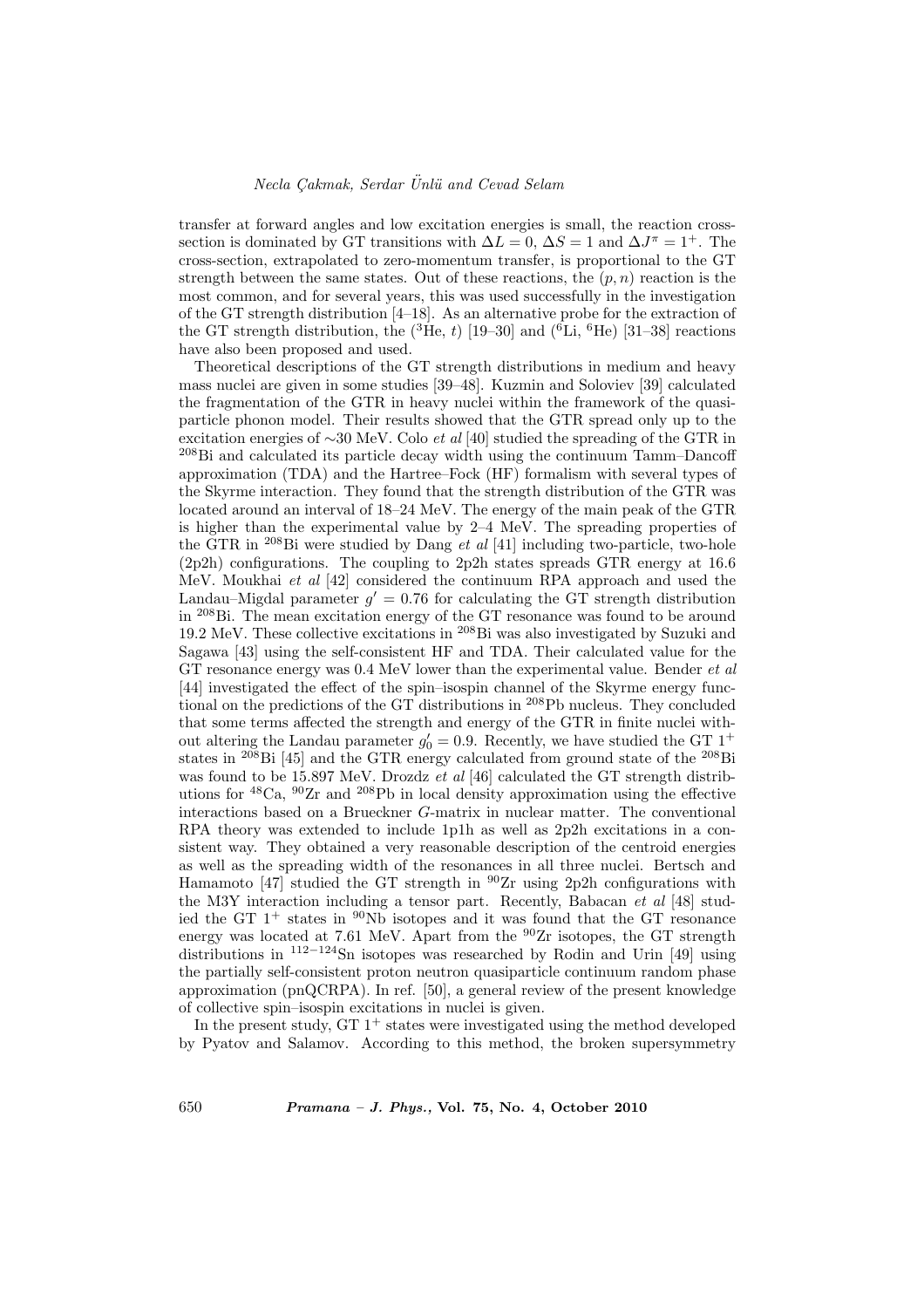property of the pairing interaction between nucleons was restored and the effect of restoration on the GTR for <sup>112</sup>−<sup>124</sup>Sb isotopes was studied within the framework of the pnQRPA method with the separable residual GT effective interactions in the particle–hole (ph) and particle–particle (pp) channels. The same calculations were performed in the phenomenological shell model basis also (without restoration). The obtained results in both methods were compared with each other and with the corresponding experimental data.

# 2. Theoretical formalism

The total Hamiltonian for the atomic nuclei as many-body systems is specified by additive integrals of motion such as linear momentum  $\vec{P}$ , angular momentum  $\vec{J}$ and particle number N. These conserved quantities are the consequence of the invariance of the nuclear Hamiltonian under symmetry transformations. But in constructing the nuclear model or in an approximate resolution of the problem, one often handles the Hamiltonians with broken symmetry. For example, the shell model Hamiltonian is not a translational invariant, i.e. in the shell model the total linear momentum is not conserved. Also, for deformed potentials the angular momentum is not conserved. On nuclei with  $N \neq Z$ , a shell potential contains isovector terms besides the Coulomb energy and the proton–neutron mass difference, breaking the isotopic invariance. On nuclei far off the closed shells, the static pairing (pairing field) breaks the gauge invariance. That is, the pairing potential is not commutative with the particle number operator and the GT operator. The restoration method of broken symmetries developed by Pyatov and Salamov was successful in the investigation of the electric dipole resonances (the excited 1<sup>−</sup> states), the magnetic dipole resonances (the excited  $1^+$  states and scissor modes) in even–even nuclei and the isobar analogue resonances (IAR) (the excited  $0^+$  states and the isospin admixtures of the ground states) in odd–odd nuclei. It is important to make the corresponding restoration for each giant resonance mentioned above. For example, the broken translational invariance must be restored in the study of the electric dipole resonance because other violations have no influence on this resonance. Similarly, the restoration of the broken rotational invariance is important in the investigation of the magnetic dipole resonance. In the study of IAR states, the isospin invariance of the nuclear part of total Hamiltonian must be restored.

As this study deals with GT transitions, the restoration of the broken supersymmetry property of the static pairing interaction potential (the broken commutativity of the GT operator with the pairing interaction potential) is important. The other violations mentioned above have no influence on the GT transitions. In the present study, the supersymmetry property of the terms, including pairing interaction in the nuclear part of total Hamiltonian, was restored using the Pyatov method. There are two ways to make this restoration: First, the pairing interaction potential is added to the Hamiltonian after the restoration of its supersymmetry property. Secondly, the mentioned restoration is made in the quasiparticle space. In this study, the restoration was performed according to the latter method.

The schematic model (SM) Hamiltonian (the schematic model Hamiltonian does not include  $h_0$  term) for GT excitations in the quasiparticle representation is usually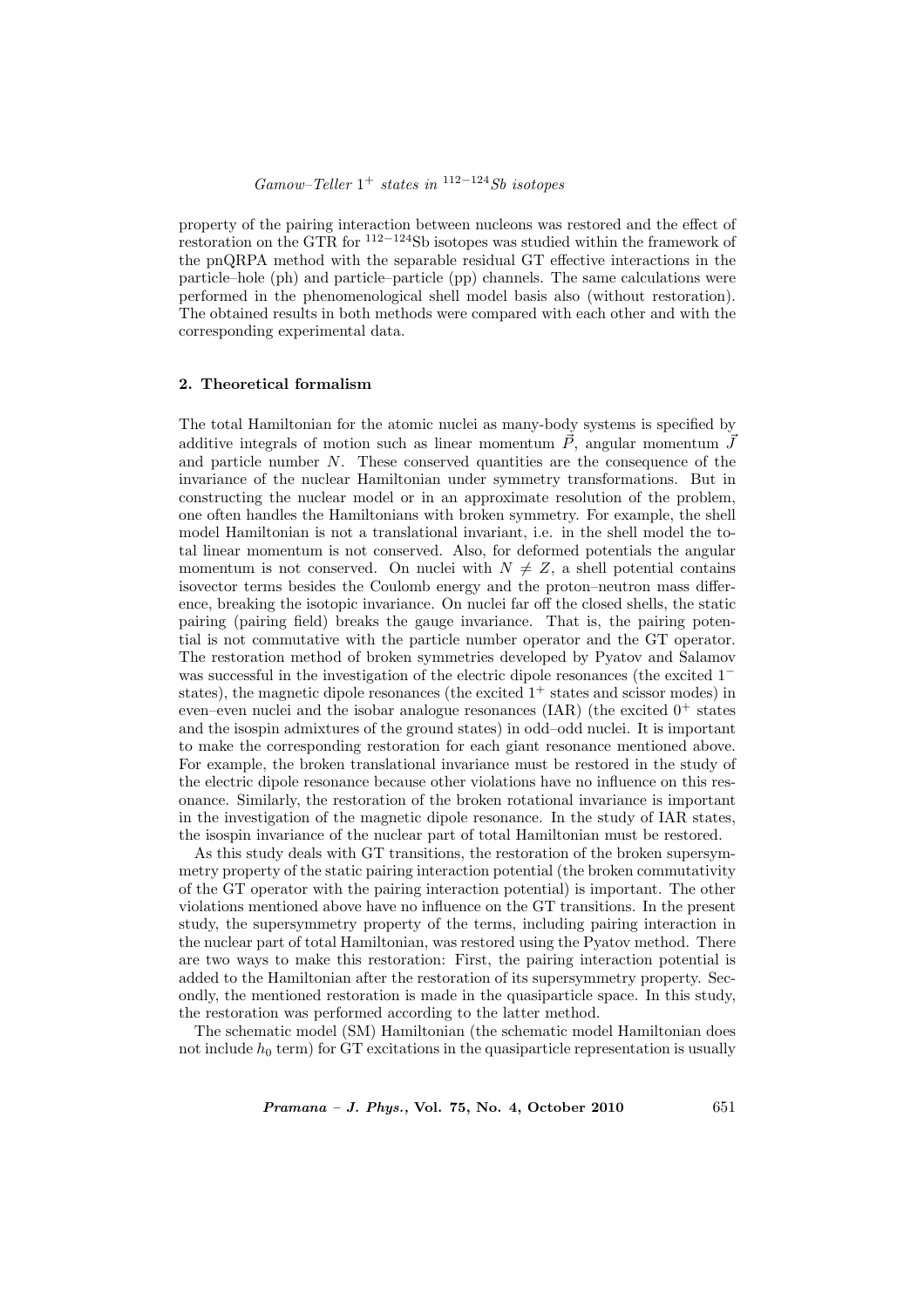accepted in the following form:

$$
H_{\rm SM} = H_{\rm sqp} + h_{\rm ph} + h_{\rm pp},\tag{1}
$$

where  $H_{\text{sqp}}$  is the single quasiparticle (sqp) Hamiltonian,  $h_{\text{ph}}$  and  $h_{\text{pp}}$  are respectively the GT effective interactions in the ph and pp channels. As known, the effective interaction constants in the ph and pp channels are fixed from the experimental value of the GTR energy and the  $\beta$  decay log ft values between the low energy states of the parent and daughter nuclei (generally ground states). As mentioned earlier, the supersymmetry property of the pairing part in total Hamiltonian was restored according to the Pyatov method. In this respect, certain terms which naturally do not commute with the GT operator were excluded from total Hamiltonian and the broken commutativity of the remaining part due to the shell model mean-field approximation was restored by adding an effective interaction term  $h_0$ as follows [51]:

$$
[H_{\rm SM} - (h_{\rm ph} + h_{\rm pp}) - (V_1 + V_{\rm C} + V_{ls} + h_0, G_{1\mu}^{\pm}] = 0
$$
\n(2)

or

$$
[H_{\text{sqp}} - V_1 - V_{\text{C}} - V_{ls} + h_0, G_{1\mu}^{\pm}] = 0
$$
\n(3)

where  $V_1$ ,  $V_C$  and  $V_{ls}$  are the isovector, Coulomb and spin orbital term of the shell model potential, respectively. The restoration term  $h_0$  in eq. (3) is included in a separable form:

$$
h_0 = \sum_{\rho = \pm} \frac{1}{4\gamma_{\rho}}
$$
  
 
$$
\times \sum_{\mu=0,\pm 1} [H_{\text{sqp}} - V_1 - V_{\text{C}} - V_{ls}), G_{1\mu}^{\rho}]^{\dagger}
$$
  
 
$$
\times [H_{\text{sqp}} - V_1 - V_{\text{C}} - V_{ls}, G_{1\mu}^{\rho}]. \tag{4}
$$

The strength parameter  $\gamma_{\rho}$  of  $h_0$  effective interaction is found from the commutation condition in eq. (3) and the following expression is obtained for this constant (for details, see ref. [52]).

$$
\gamma_{\rho} = \frac{\rho(-1)^{\mu}}{2} \langle 0 | [[H_{\text{sqp}} - V_1 - V_C - V_{ls}, G^{\rho}_{1\mu}], G^{\rho}_{1\mu}] | 0 \rangle.
$$

#### 3. Hamiltonian

Let us consider a system of nucleons in a spherical symmetric average field with pairing forces. In this case, the corresponding quasiparticle Hamiltonian of the system is given by

$$
H_{\text{sqp}} = \sum_{\tau,j_m} \varepsilon_{j_\tau} \alpha_{j_\tau m_\tau}^\dagger \alpha_{j_\tau m_\tau}, \quad \tau = \text{n}, \text{p}, \tag{5}
$$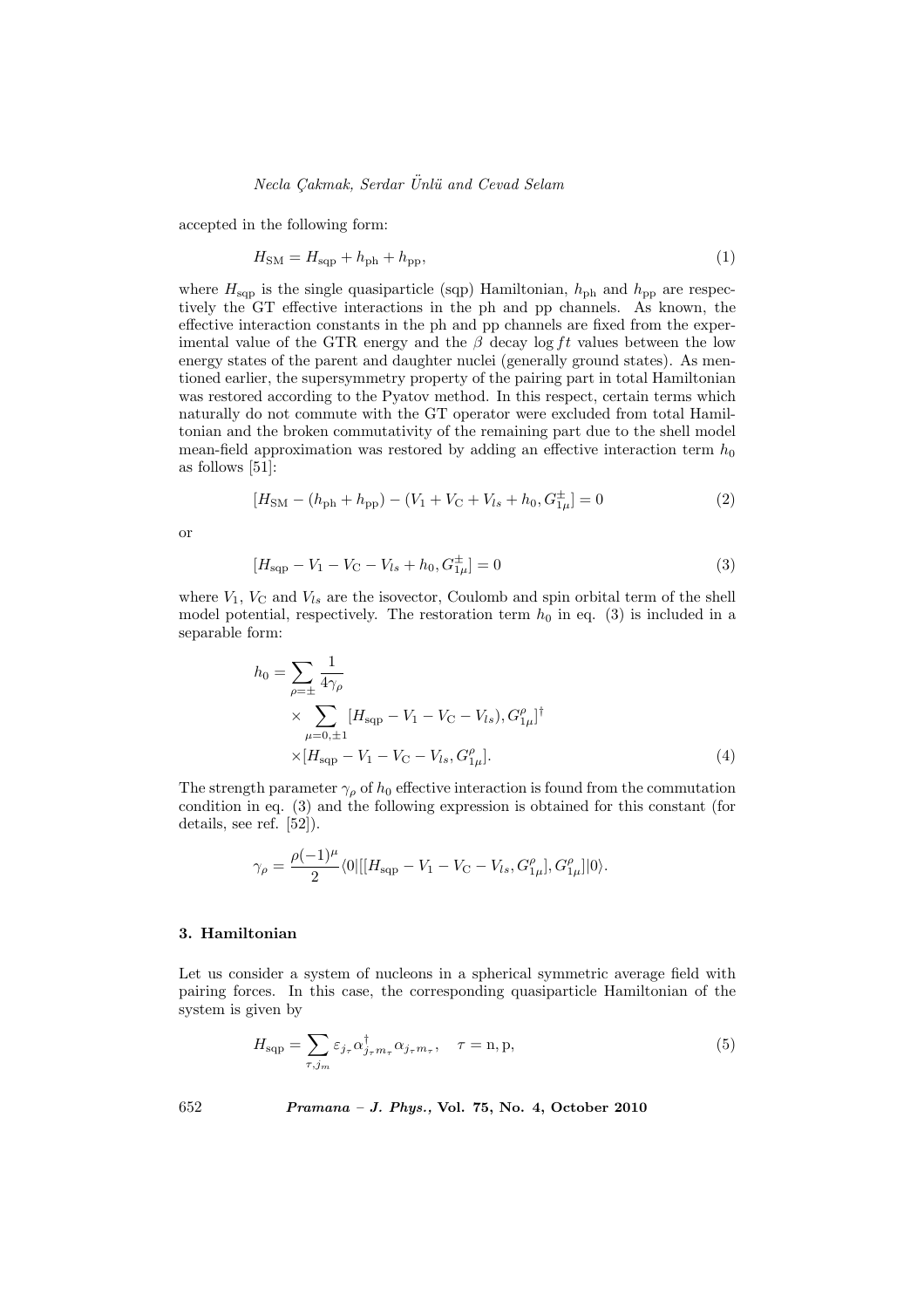# $Gamma-Teller 1+ states in <sup>112-124</sup>Sb isotopes$

where  $\varepsilon_{j_{\tau}}$  is the sqp energy of the nucleons with angular momentum  $j_{\tau}$ , and  $\alpha_{j_{\tau}m_{\tau}}^{\dagger}$  ( $\alpha_{j_{\tau}m_{\tau}}$ ) is the quasiparticle creation (annihilation) operator. The GT operator in the quasiparticle space according to quasiboson approximation is given as follows:

$$
G_{1\mu}^{-} = \sum_{np} [\bar{b}_{np} C_{np}^{\dagger}(\mu) + (-1)^{1+\mu} b_{np} C_{np}(-\mu)], \qquad (6)
$$

 $G^{\dagger}_{1\mu} = [G^{-}_{1\mu}]^{\dagger}$ ,

where  $C^{\dagger}_{np}(\mu)$  and  $C_{np}(\mu)$  are the quasiboson creation and annihilation operators.

$$
C_{np}^{\dagger}(\mu) = \sqrt{\frac{3}{2j_n+1}} \sum_{m_n,m_p} (-1)^{j_p - m_p} \langle j_p m_p 1 \mu | j_n m_n \rangle \alpha_{j_n m_n}^{\dagger} \alpha_{j_p - m_p}^{\dagger}
$$

and

$$
C_{np}(\mu) = [C_{np}^{\dagger}(\mu)]^{\dagger}.
$$

These operators satisfy the following commutation rules in the quasiboson approximation:

$$
[C_{np}(\mu), C^{\dagger}_{n'p'}(\mu')] = \delta_{nn'} \delta_{pp'} \delta_{\mu\mu'}, \quad [C_{np}(\mu), C_{n'p'}(\mu')] = 0.
$$

The  $h_0$ ,  $h_{\text{ph}}$  and  $h_{\text{pp}}$  effective interactions in quasiboson approximation are described in the following forms:

$$
h_0 = \sum_{npn'p'\mu\rho} \frac{1}{2\gamma_\rho} E_{np}^\rho E_{n'p'}^\rho [C_{np}(\mu) + \rho(-1)^{1+\mu} C_{np}^\dagger(-\mu)]
$$
  
 
$$
\cdot [C_{n'p'}^\dagger(\mu') + \rho'(-1)^{1+\mu'} C_{n'p'}(-\mu')], \tag{7}
$$

$$
h_{\rm ph} = 2\chi_{\rm ph} \sum_{npn'p'\mu'} [\bar{b}_{np}C_{np}^{\dagger}(\mu) + (-1)^{1+\mu} b_{np} C_{np}(-\mu)]
$$

$$
\cdot [\bar{b}_{n'p'} C_{n'p'}(\mu') + (-1)^{1+\mu'} b_{n'p'} C_{n'p'}^{\dagger}(-\mu')],
$$
(8)

$$
h_{\rm pp} = -2\chi_{\rm pp} \sum_{n p n' p' \mu'} [d_{n p} C_{n p}^{\dagger}(\mu) - (-1)^{1+\mu} \bar{d}_{n p} C_{n p}(-\mu)]
$$
  
 
$$
\cdot [d_{n' p'} C_{n' p'}(\mu') - (-1)^{1+\mu'} \bar{d}_{n' p'} C_{n' p'}^{\dagger}(-\mu')], \qquad (9)
$$

where  $E^{\rho}, \bar{b}, b, \bar{d}, d$  are the reduced matrix elements. The complete expressions of these matrix elements are given in refs [52,53]. Thus, the total Hamiltonian of the system according to PM is given as

$$
H_{\rm PM} = H_{\rm sqp} + h_{\rm ph} + h_{\rm pp} + h_0.
$$
\n(10)

Pramana – J. Phys., Vol. 75, No. 4, October 2010 653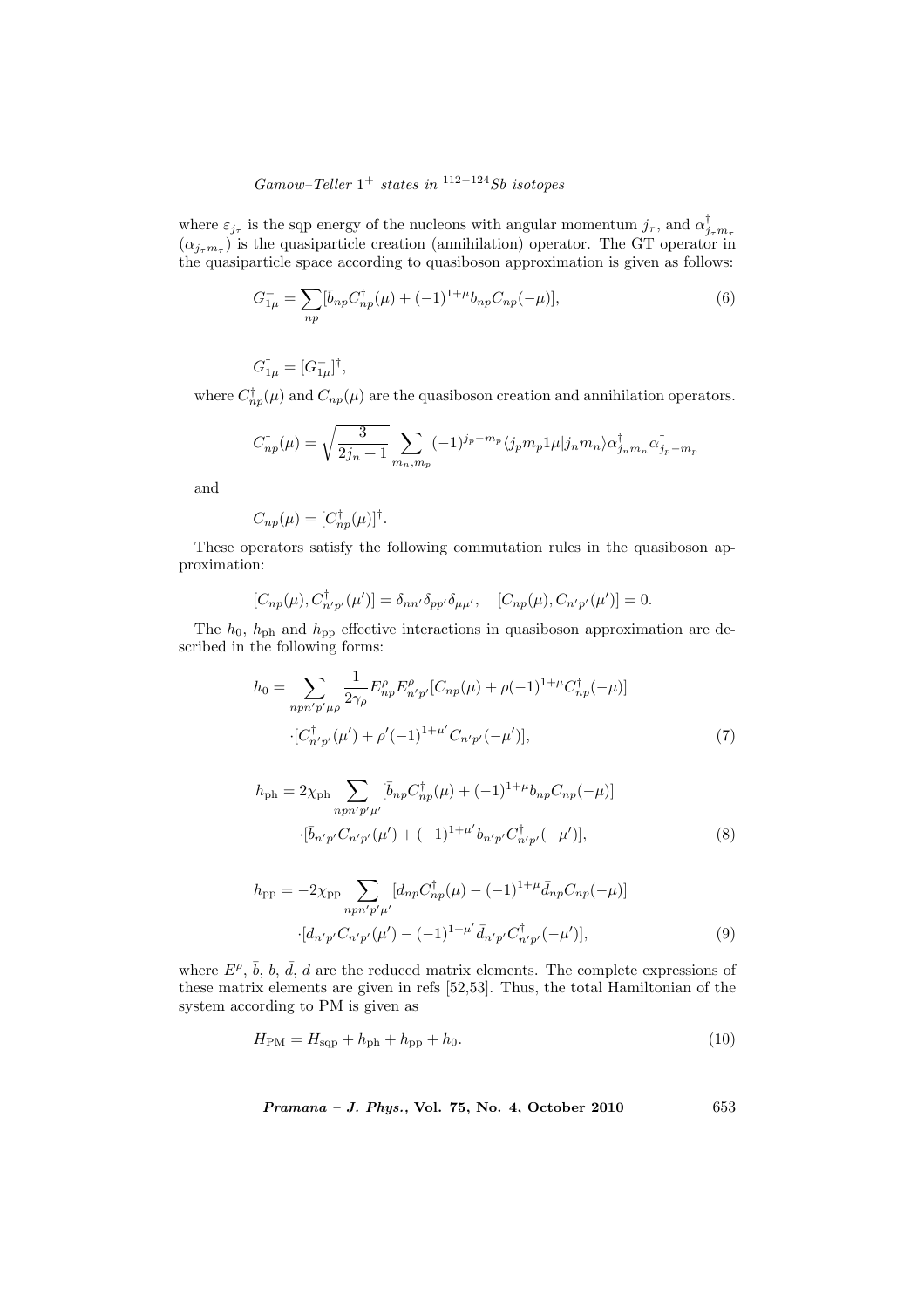# Necla Çakmak, Serdar Ünlü and Cevad Selam

#### 4. Eigenvalues and eigenfunctions

The eigenvalues and eigenfunctions of the Hamiltonian given in eq. (10) were solved within the framework of the pnQRPA method. We shall consider the GT  $1^+$  excitations in odd–odd nuclei generated from the correlated ground state of the parent nucleus by the charge-exchange spin–spin forces and use the eigenstates of the single quasiparticle Hamiltonian  $H_{\text{sqp}}$  as a basis.

In pnQRPA, the *i*th excited GT  $1^+$  states in odd–odd nuclei are considered as the phonon excitations and described by:

$$
|i\rangle = Q_i^{\dagger}(\mu)|0\rangle = \sum_{np} [\psi_{np}^i C_{np}^{\dagger}(\mu) - (-1)^{1+\mu} \varphi_{np}^i C_{np}(-\mu)]|0\rangle, \tag{11}
$$

where  $Q_i^{\dagger}(\mu)$  is the pnQRPA phonon creation operator,  $|0\rangle$  is the phonon vacuum which corresponds to the ground state of an even–even nucleus and fulfills  $Q_i(\mu)|0\rangle = 0$  for all *i*. The  $\psi_{np}^i$  and  $\varphi_{np}^i$  are quasiboson amplitudes.

Assuming that the phonon operators obey the commutation relations given below

$$
\langle 0 | [Q_i(\mu), Q_j^{\dagger}(\mu')] | 0 \rangle = \delta_{ij} \delta_{\mu \mu'},
$$

we obtain the following orthonormalization condition for amplitudes  $\psi_{np}^i$  and  $\varphi_{np}^i$ .

$$
\sum_{np} [\psi^i_{np} \psi^{i'}_{np} - \varphi^i_{np} \varphi^{i'}_{np}] = \delta_{ii'}.
$$
\n(12)

The energies and wave functions of the GT  $1^+$  states are obtained from the pnQRPA equation of motion.

$$
[H_{\rm PM}, Q_i^{\dagger}(\mu)]|0\rangle = \omega_i Q_i^{\dagger}(\mu)|0\rangle,\tag{13}
$$

where  $\omega_i$  is the energy of the GT 1<sup>+</sup> states occurring in the neighbouring odd-odd nuclei. Let us note that these energies are calculated over the ground state of the parent nuclei. The following linear equations are obtained for the  $\psi^i_{np}$  and  $\varphi^i_{np}$ amplitudes:

$$
\sum_{np} [(\rho_{npn'p'} - \omega_i \delta_{nn'} \delta_{pp'}) \psi_{np}^i - (-1)^{1+\mu} \eta_{npn'p'} \varphi_{np}^i] = 0
$$
  

$$
\sum_{np} [\eta_{npn'p'} \psi_{np}^i - (-1)^{1+\mu} (\rho_{npn'p'} - \omega_i \delta_{nn'} \delta_{pp'}) \varphi_{np}^i] = 0.
$$
 (14)

The following double commutators are solved to calculate  $\rho$  and  $\eta$  matrices.

$$
\rho_{npn'p'} = [C_{n'p'}(\mu), [H_{\rm PM}, C_{np}^\dagger(\mu)]],\tag{15}
$$

$$
\eta_{npn'p'} = [C_{n'p'}(\mu), [H_{\rm PM}, C_{np}(-\mu)]]. \tag{16}
$$

The following expressions are obtained for these matrices: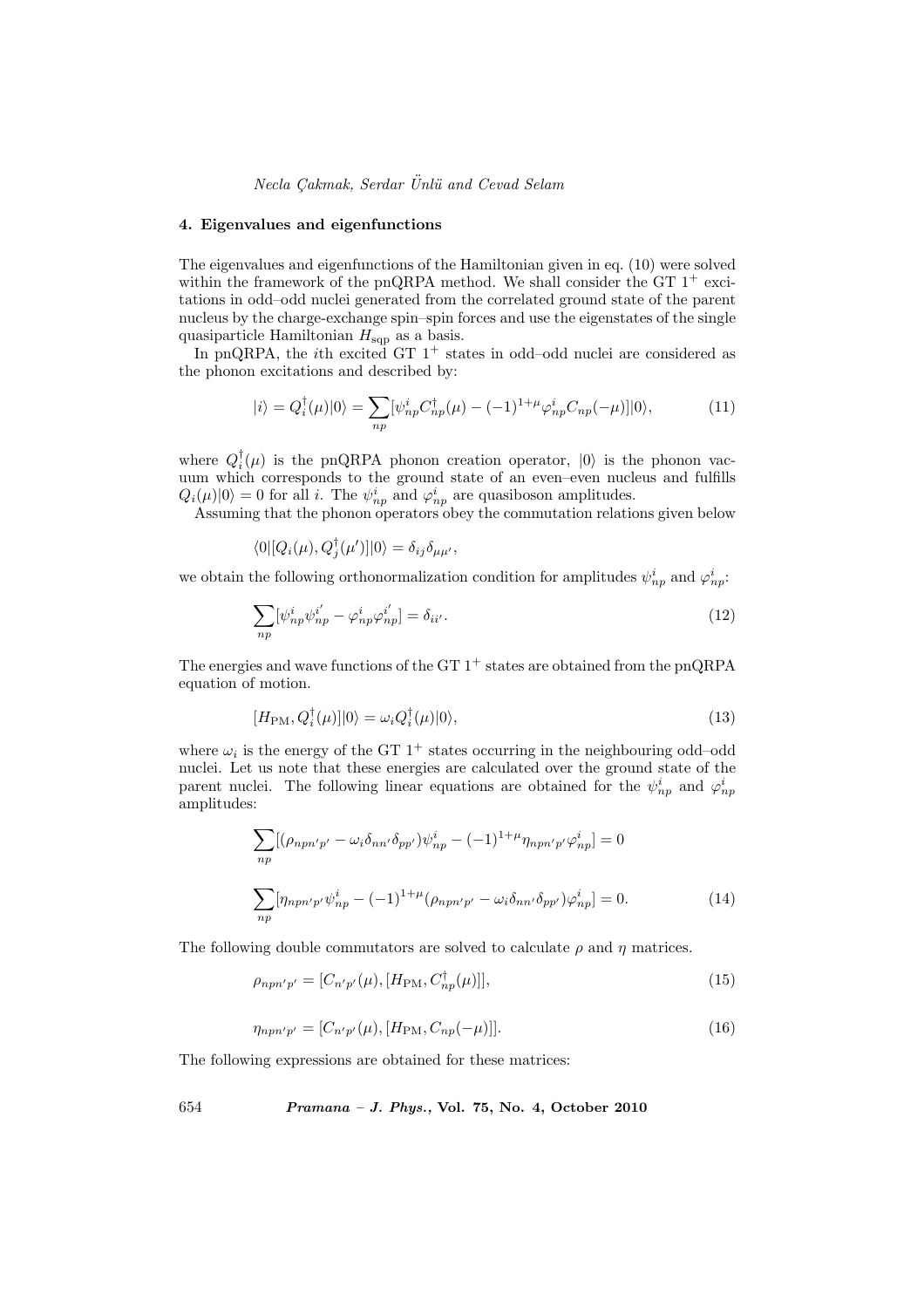$Gamma-Teller 1+ states in <sup>112-124</sup>Sb isotopes$ 

$$
\rho_{npn'p'} = \varepsilon_{np} \delta_{nn'} \delta_{pp'} + \sum_{\rho} \frac{1}{2\gamma_{\rho}} E^{\rho}_{np} E^{\rho}_{n'p'} \n+ 2\chi_{\text{ph}} (\bar{b}_{n'p'} \bar{b}_{np} + b_{n'p'} b_{np}) - 2\chi_{\text{pp}} (\bar{d}_{n'p'} \bar{d}_{np} + d_{n'p'} d_{np}) \n\eta_{npn'p'} = (-1)^{\mu} \Bigg\{ \sum_{\rho} \frac{\rho}{2\gamma_{\rho}} E^{\rho}_{np} E^{\rho}_{n'p'} \n+ 2\chi_{\text{ph}} (\bar{b}_{n'p'} b_{np} + b_{n'p'} \bar{b}_{np}) - 2\chi_{\text{pp}} (\bar{d}_{n'p'} d_{np} + d_{n'p'} \bar{d}_{np}) \Bigg\}.
$$

The energies  $\omega_i$  are the roots of the secular equation:

$$
\sum (\rho_{npn'p'} - \omega_i \delta_{nn'} \delta_{pp'}) \qquad \sum \eta_{npn'p'} \Big|_{\text{supp'}=0} = 0.
$$
  

$$
\sum \eta_{npn'p'} \qquad \sum (\rho_{npn'p'} - \omega_i \delta_{nn'} \delta_{pp'}) \Big|_{\text{supp'}}
$$

The  $\psi_{np}^i$  and  $\varphi_{np}^i$  amplitudes are found from eqs (12) and (14).

# 5. Matrix elements of  $\beta^{\pm}$  transitions

¯  $\begin{array}{c} \hline \end{array}$  $\overline{\phantom{a}}$  $\overline{\phantom{a}}$  $\overline{\phantom{a}}$  $\overline{1}$ 

One of the characteristic quantities for the GT  $1^+$  states occurring in the neighbouring odd–odd nuclei is the GT transition matrix elements. The  $0^+ \rightarrow 1^+$   $\beta^$ and  $\beta^+$  transition matrix elements are calculated using the following expressions:

$$
M_{\beta^{-}}^{i}(0^{+} \to 1_{i}^{+}) = \langle 1_{i}^{+}, \mu | G_{1\mu}^{-} | 0^{+} \rangle = \langle 0 | [Q_{i}(\mu), G_{1\mu}^{-}] | 0 \rangle
$$
  
= 
$$
-\sum_{np} (\psi_{np}^{i} b_{np} + \varphi_{np}^{i} \bar{b}_{np})
$$
(17)

$$
M_{\beta+}^{i}(0^{+} \to 1_{i}^{+}) = \langle 1_{i}^{+}, \mu | G_{1\mu}^{+} | 0^{+} \rangle = \langle 0 | [Q_{i}(\mu), G_{1\mu}^{+}] | 0 \rangle
$$
  
= 
$$
\sum_{np} (\psi_{np}^{i} \bar{b}_{np} + \varphi_{np}^{i} b_{np})
$$
 (18)

The  $\beta^{\pm}$  reduced matrix elements are given by

$$
B_{\rm GT}^{(\pm)}(\omega_i) = \sum_{\mu} |M_{\beta}^i(\mathbf{0}^+ \to \mathbf{1}_i^+)|^2. \tag{19}
$$

The  $\beta^{\pm}$  transition strengths  $(S^{\pm})$  must fulfill the Ikeda sum rule (ISR).

$$
S^{\pm} = \sum_{i} B_{\text{GT}}^{(\pm)}(\omega_i),\tag{20}
$$

$$
ISR = S^{(-)} - S^{(+)} \cong 3(N - Z). \tag{21}
$$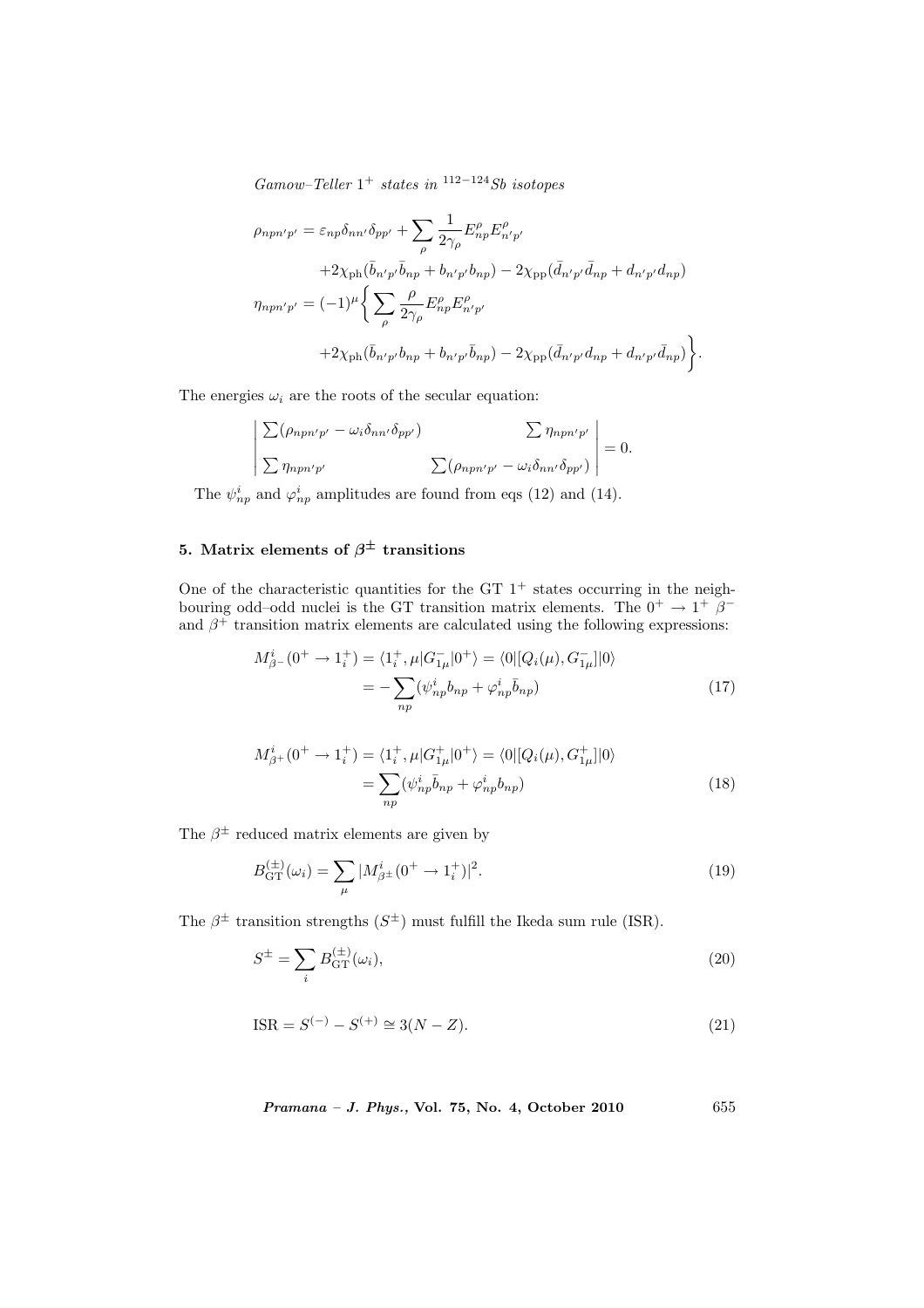#### 6. Results and discussions

In this section, the GTR energies in  $112-124$ Sb isotopes and the differential crosssection for Sn(<sup>3</sup>He, t)Sb reactions at  $E(^3\text{He}) = 200 \text{ MeV}$  occurring by the excitation of the GTR state have been numerically calculated using PM. In the calculations, the Woods–Saxon potential with Chepurnov parametrization [54] was used and the √ pair correlation function was chosen as  $C_p = C_n = 12/\sqrt{A}$  for the open shell nuclei. The basis used in our calculation contained all the neutron–proton transitions which change the radial quantum number n by  $\Delta n = 0, 1, 2, 3$ . The reliability of our basis was tested by calculating the Ikeda sum rule. The calculation results are presented in table 1. The second and third columns in the table represent the calculated values of sqp and PM, respectively. The fourth column shows the values of  $3(N - Z)$ .

As seen from table 1, the sqp and PM values are very close to each other and the average value of their differences from the ISR values are ∼1.65%. The calculated values of ISR in columns 2 and 3 of table 1 differ because some solutions of pnQRPA equations are lost. This loss however, has no important effect on the GTR properties and the low-lying  $\beta$ -decay states. Furthermore, the difference in the calculated values of ISR for nuclei having neutron excess can be attributed to a partial transmission of the GT transition strength to a higher energy region. To make an exact comment, the energy distributions of GT<sup>−</sup> transition strength should be investigated for various Sb isotopes.

The energy distributions of the GT  $\beta$  transition strengths in various Sb isotopes are given in figures 1–4. These distributions can be divided into three energy regions: low-energy region, GTR region and pigmy IVSMR region. The  $1^+$  excited states in the low-energy region are composed of proton–neutron quasiparticle transitions with  $\Delta n = 0$ , and these transitions are weakly collectivized. The 1<sup>+</sup> excited state with the biggest  $B_{\text{GT}}$  value in the spectrum is accepted as the GTR state. The calculations show a highly collectivized state. Our calculations also show the presence of the pigmy IVSMR region. The proton–neutron quasiparticle multiplets with  $\Delta n \neq 0$  form the general 1<sup>+</sup> states in this region. As seen from figures 1–4, the GT transition strength has a more homogeneous distribution for heavier Sb isotopes. This shows that some part of the GTR strength has been transmitted to the pigmy IVSMR region. Furthermore, the GTR states calculated by [49], SM and PM are listed in table 2 in comparison with the corresponding experimental

| А   | sqp   | QRPA  | $3(N-Z)$ |
|-----|-------|-------|----------|
| 112 | 34.51 | 34.67 | 36       |
| 114 | 41.61 | 41.79 | 42       |
| 116 | 47.61 | 47.60 | 48       |
| 118 | 53.10 | 53.09 | 54       |
| 120 | 59.14 | 59.06 | 60       |
| 122 | 65.10 | 65.06 | 66       |
| 124 | 70.43 | 70.42 | 72       |

Table 1. The Ikeda sum rule calculated by sqp and QRPA for various Sn isotopes.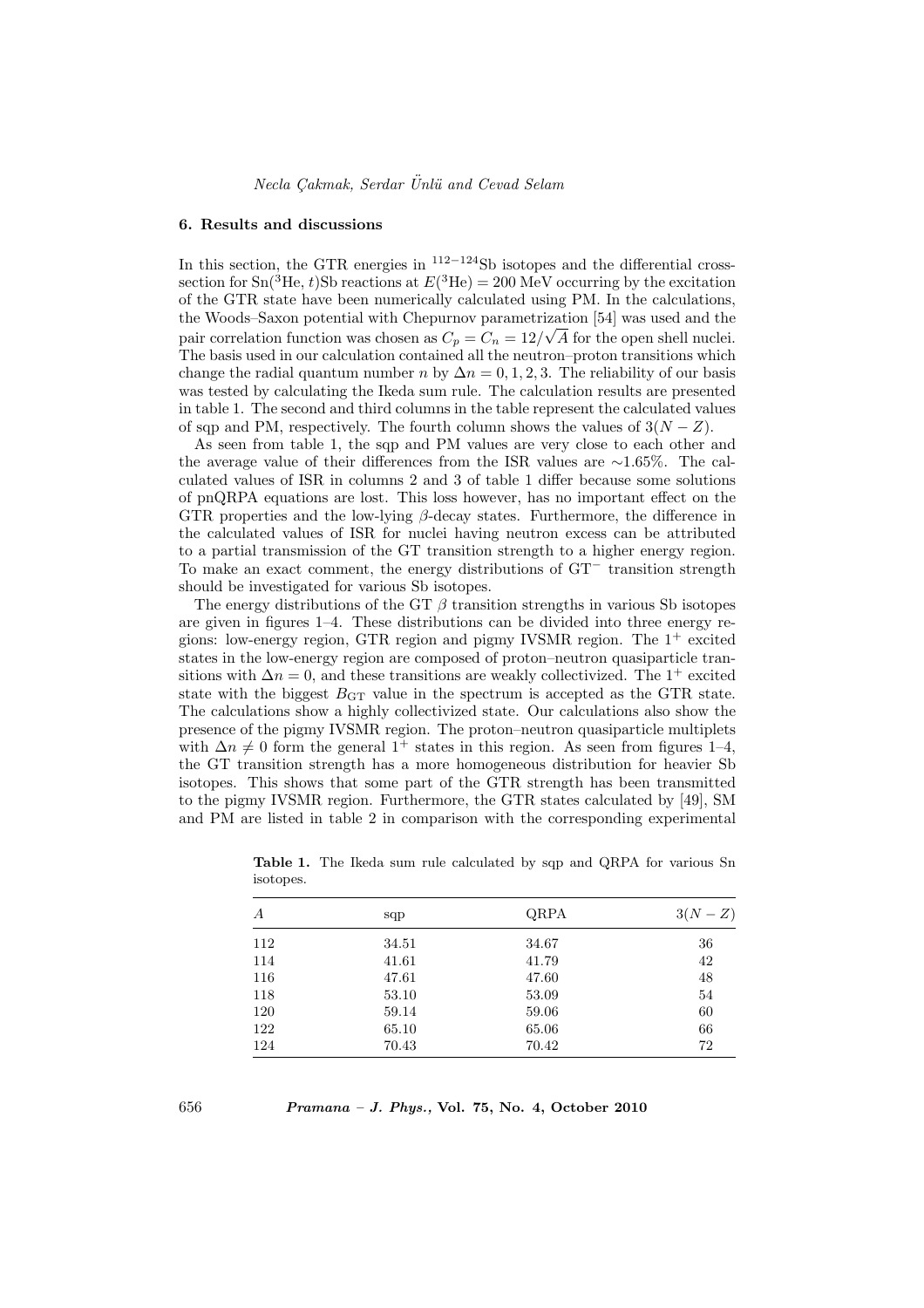

 $Gamma-Teller 1+ states in <sup>112-124</sup>Sb isotopes$ 

Figure 1. GT  $\beta$  transition strength distribution in <sup>112</sup>Sb (left) and <sup>114</sup>Sb (right).



Figure 2. GT  $\beta$  transition strength distribution in <sup>116</sup>Sb (left) and <sup>118</sup>Sb (right).

**Table 2.** The  $1^+$  excited state with the biggest  $B_{GT}$  value in the spectrum of different models for <sup>112−124</sup>Sb isotopes.

| Exp. [55] | [49]  | SМ    | ΡМ    |
|-----------|-------|-------|-------|
|           | 9.00  | 8.80  | 8.90  |
|           | 9.25  | 9.76  | 9.38  |
| 10.04     | 9.50  | 11.03 | 9.80  |
| 10.61     | 12.50 | 16.17 | 10.62 |
| 11.45     | 13.25 | 17.12 | 11.47 |
| 12.25     | 13.90 | 18.62 | 12.39 |
| 13.25     | 14.30 | 19.92 | 12.93 |
|           |       |       |       |

data. The calculated GTR relative strength in PM is found to be in a reasonable agreement with the respective experimental data [55].

The calculated GTR energy values of different models for  $112-124$ Sb are given in figure 5. The energies were calculated from the ground state of the parent nucleus.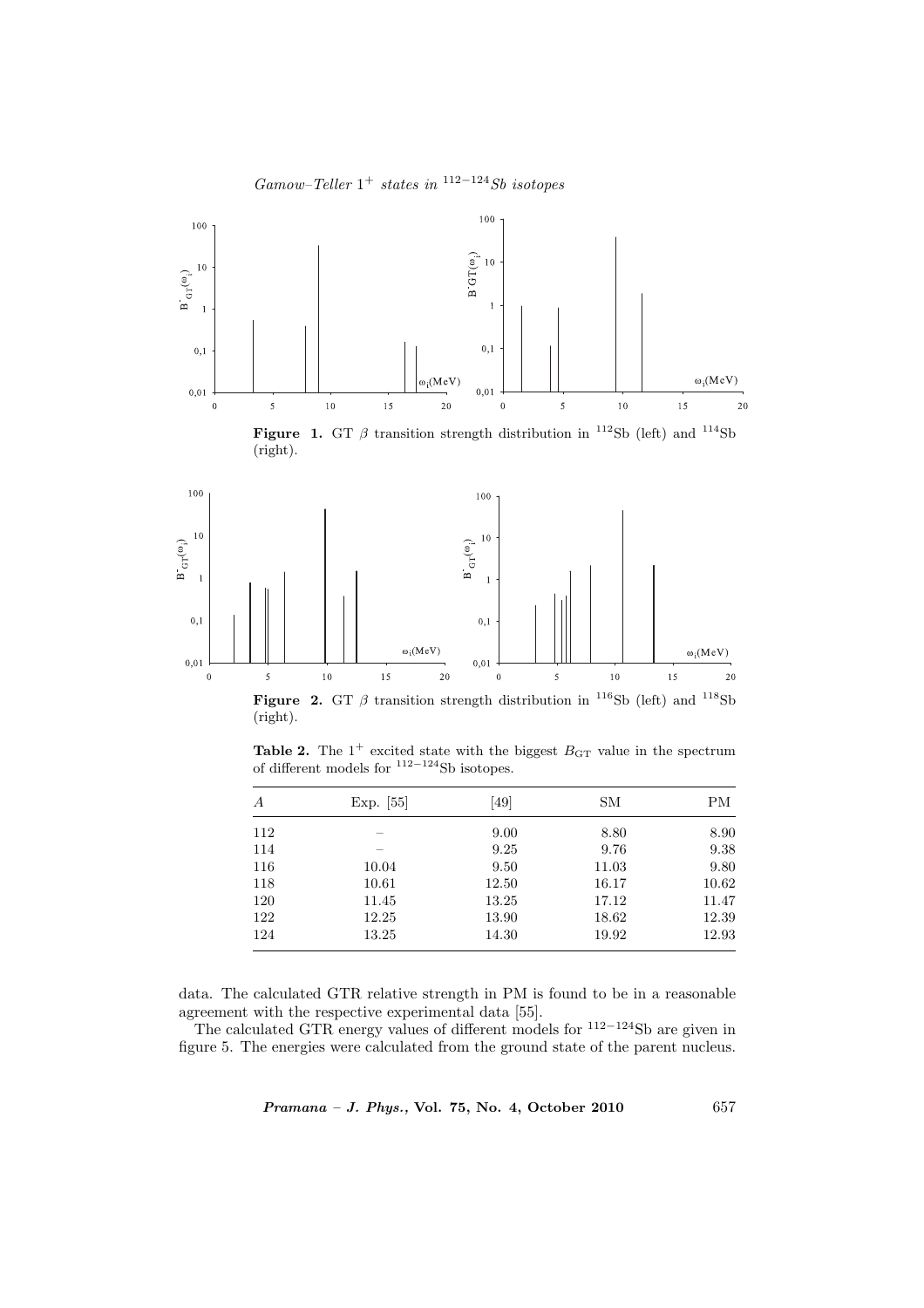

Figure 4. GT  $\beta$  transition strength distribution in <sup>124</sup>Sb.

The solid curve with rectangles corresponds to the calculated values by PM, the medium dash line with stars corresponds to the experimental values, the short dash line with circles corresponds to the calculated values by SM and the dotted curve with triangles corresponds to [49]. To investigate the influence of the restoration term  $(h_0)$  on  $\omega$ <sub>GTR</sub> values, the same  $\chi_{\rm ph}$  and  $\chi_{\rm pp}$  values were used in the calculations performed by PM and SM. It should be noted that the  $\chi_{\rm ph}$  and  $\chi_{\rm pp}$  values were chosen in such a way that the obtained  $\omega_{\text{GTR}}$  values in PM were in good agreement with the corresponding experimental values. According to Rodin *et al* [49], the calculated  $\omega_{\text{GTR}}$  values in PM are closer to the corresponding experimental data. As can be seen from figure 5, the energy values in PM are smaller than those in SM except for  $A = 112$  isotope. This shows that the restoration term has an attractive character in <sup>114</sup>−<sup>124</sup>Sb isotopes and a repulsive character in <sup>112</sup>Sb isotope. It can also be clearly seen that the  $h_0$  term becomes more attractive as the  $(N - Z)$ difference increases. In other words, the attractiveness of  $h_0$  is more effective in heavier isotopes.

In figure 6, the energy differences between GTR and IAR calculated by PM are presented and compared with other theoretical calculations and the corresponding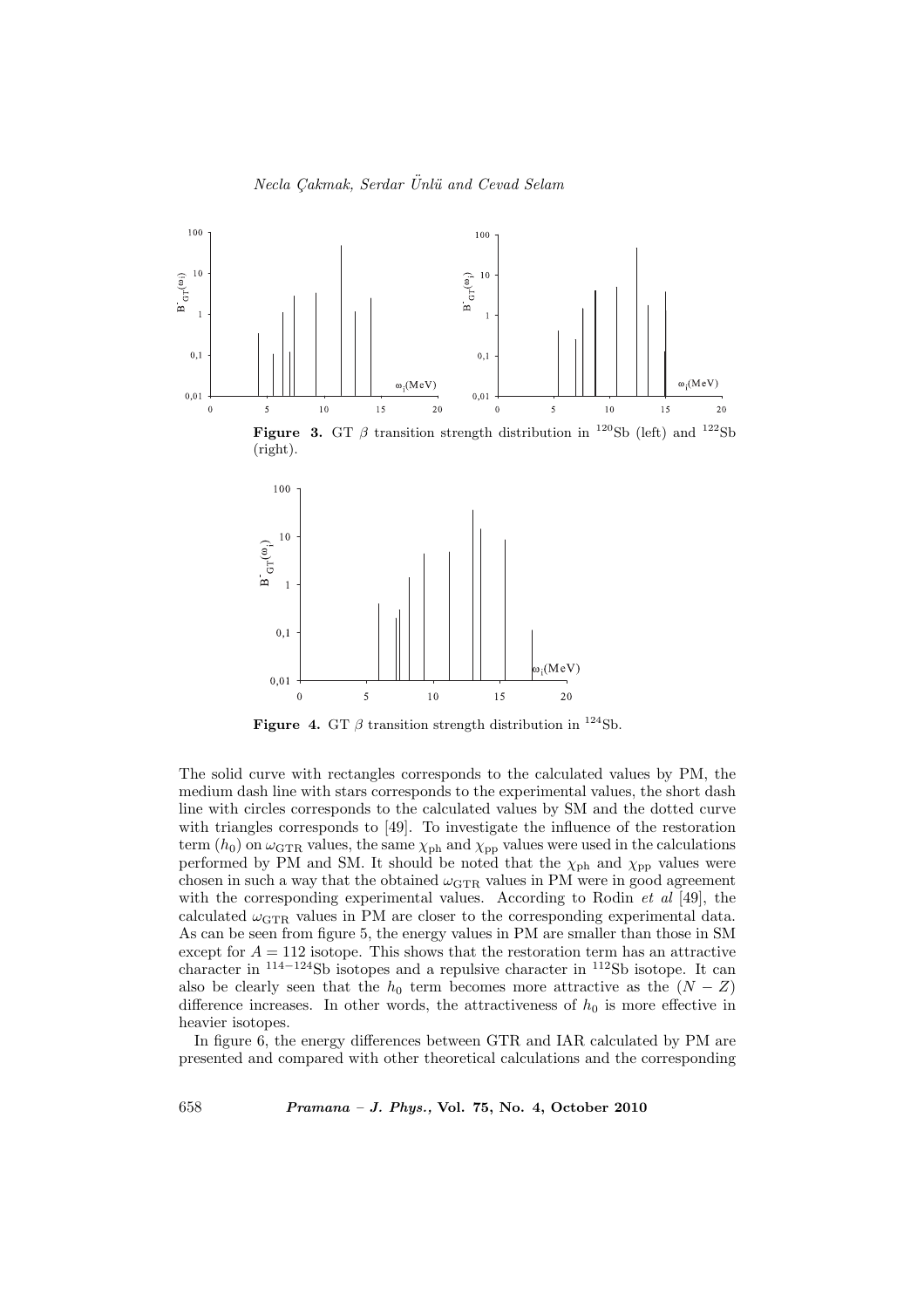$Gamma-Teller 1+ states in <sup>112-124</sup>Sb isotopes$ 



Figure 5. The GTR energies calculated by different models for various Sb isotopes.



experimental data. The solid curve with rectangules corresponds to the calculated values by PM, the medium dash line with stars corresponds to the experimental values taken from ref. [55], the short dash line with circles corresponds to Rodin et al [49] and the dotted curve with triangles corresponds to the data calculated by the phenomenological formula  $(\omega_{\text{GTR}} - \omega_{\text{IAR}} = 26A^{-1/3} - 18.5(N - Z)/A \text{ MeV})$ [56]. The  $\omega_{\text{IAR}}$  values in the PM calculations were taken from ref. [57]. It is clearly seen from figure 6 that the calculated energy differences in PM are closer to the corresponding experimental data in comparison with the other calculations.

To reliably predict the GTR properties in  $112-124$ Sb isotopes, the differential cross-sections of zero degrees for the excitation of the GTR were calculated for <sup>112−124</sup>Sn (<sup>3</sup>He, t)<sup>112−124</sup>Sb reactions at  $E(^3$ He) = 200 MeV. The following formula was used in the calculations [55]: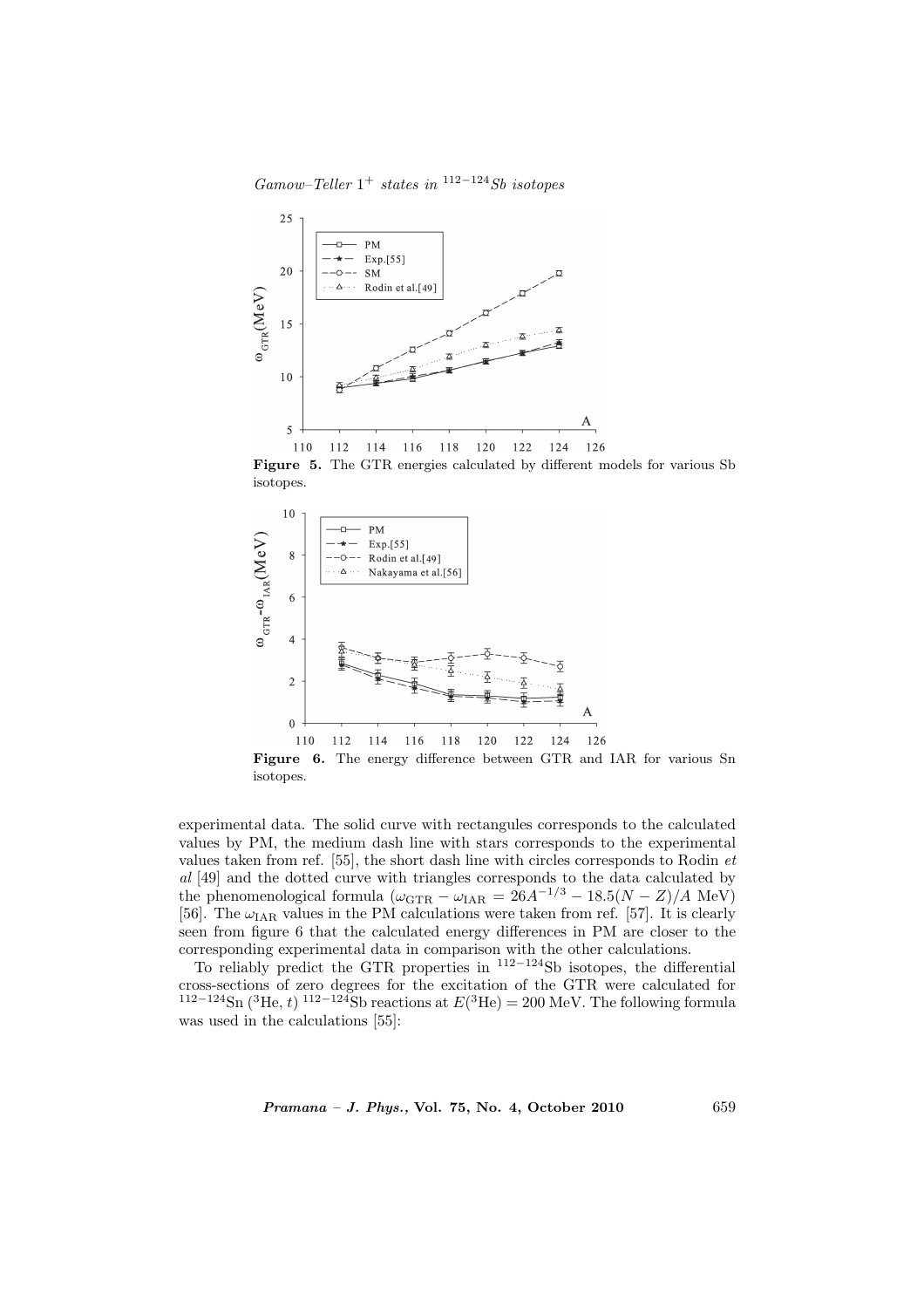Necla Cakmak, Serdar Ünlü and Cevad Selam

$$
\left(\frac{d\sigma}{d\Omega}\right)_{GT} (q \approx 0, \theta = 0^{\circ}) = \left(\frac{\mu}{\pi \hbar^2}\right)^2 \left(\frac{k_f}{k_i}\right) N_{GT} J_{GT}^2 B_{GT},\tag{22}
$$

where  $J_{\text{GT}}$  is the volume integral of the central part in the effective spin–isospin interaction,  $N_{GT}$  is the distortion factor which may be approximated by the function  $\exp(-xA^{1/3})$ , the value of x is taken from ref. [13],  $\mu$ , k and  $B_{GT}$  denote the reduced mass, the wave number in the centre of mass system and the square of the GT-reduced matrix elements, respectively. The  $J_{GT}$  volume integrals were taken from eq. (22) using the experimental cross-section values in ref. [55]. The  $J_{\text{GT}}$  integral was calculated for  $B_{\text{GT}} = 3(N - Z)$  and  $B_{\text{GT}} = 3(N - Z)/2$  values. The  $J_{GT}$  values found for both assumptions are given in figure 7.  $J_{GT}$  was found to be  $\approx 100$  MeV fm<sup>3</sup> in the first assumption and  $\approx 140$  MeV fm<sup>3</sup> in the second assumption. Although the  $J_{\text{GT}}$  value found in the first assumption is smaller than those found in ref. [13]  $((172 \pm 17) \text{ MeV fm}^3)$  and [57]  $(168 \text{ MeV fm}^3)$ , the value found according to the second assumption is closer to the values in these studies. In figure 7, the solid curves with empty rectangles and empty circles correspond to the results of the first and second assumptions, respectively. As can be seen from figure 7, the  $J_{GT}$  value found from the first assumption  $(B_{GT} = 3(N - Z))$  is ≈100 MeV fm<sup>3</sup>. This value is less than the results obtained from ref. [13]  $((172 \pm 17)$ MeV fm<sup>3</sup>) and [57] ((168 MeV fm<sup>3</sup>)) by 45%. The  $J_{GT}$  value found from the second assumption  $(B_{GT} = 3(N-Z)/2)$  is ≈140 MeV fm<sup>3</sup> and closer to the results from ref. [13,57]. The differential cross-sections were calculated using  $J_{\text{GT}}$  values obtained in both assumptions. The calculation results are compared with the corresponding experimental values in figure 8. In figure 8, the solid curves with filled circle, empty rectangles and empty circles correspond to the experimental values, the volume integral with the first assumption and the volume integral with the second assumption, respectively. As can be seen from figure 8, the volume integral found from the second assumption is closer to the values in the experimental data. As a result, the calculated values of the volume integral of the central part in the effective spin–isospin interaction in  $112-124$ Sb isotopes are is good agreement with



Figure 7. The calculated values of the volume integral of the central part in the effective spin–isospin interaction in <sup>112</sup>−<sup>124</sup>Sb isotopes.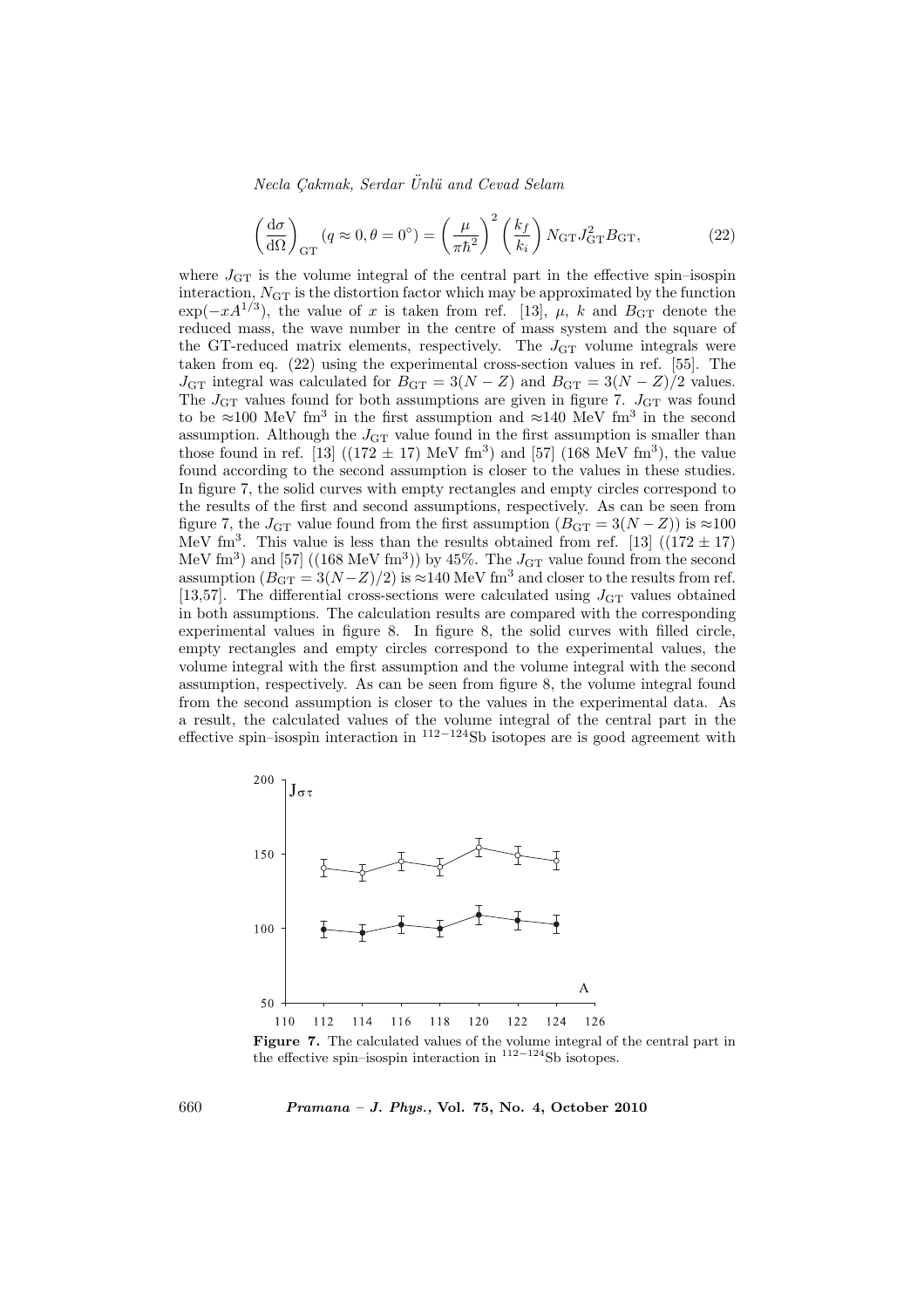$Gamma-Teller 1+ states in <sup>112-124</sup>Sb isotopes$ 



**Figure 8.** The differential cross-section values for  $\text{Sn}(^{3}\text{He}, t)$ Sb reactions at  $E({}^{3}\text{He}) = 200 \text{ MeV}$  occurring by the excitation of the GTR state.

the differential cross-section values for  $\text{Sn}(^3\text{He}, t)$ Sb reactions at  $E(^3\text{He}) = 200$ MeV occurring by the excitation of the GTR state.

### 7. Conclusions

The GT 1<sup>+</sup> states in <sup>112</sup>−<sup>124</sup>Sb isotopes were investigated for two different cases within the framework of the pnQRPA method. (1) The pnQRPA procedure was applied for the Hamiltonian which had the pairing part with supersymmetry property. (2) The same procedure was followed for SM Hamiltonian. Thus, it became possible to determine the influence of the restoration on the GTR for various Sb isotopes.

The GT<sup> $-$ </sup> strength distribution has a crucial role in understanding the GT  $1^+$ states and so the energy distributions of GT<sup>−</sup> strength were calculated for various Sb isotopes. The spectrum of these  $1^+$  excited states consisted of low-energy region, the GTR region and the pigmy IVSMR region. The GT transition strength had a more homogeneous distribution with the increase of  $(N - Z)$  difference. Thus, some part of the contribution of GTR to ISR was transmitted to the IVSMR states. This was also confirmed by the calculated values of the differential cross-sections for Sn(<sup>3</sup>He, t)Sb reactions at 200 MeV and the GTR energies for <sup>112−124</sup>Sb isotopes. The calculations of the differential cross-sections were done according to two different assumptions. The agreement of the calculated values in the second assumption  $(B_{\text{GT}} = 3(N - Z)/2)$  with the corresponding experimental values shows a partial transmission of the GTR strength to the IVSMR states. The increase in GTR energy with the increase of  $(N - Z)$  difference means that the GTR and IVSMR states come closer to each other.

Furthermore, the GTR energy was calculated within SM to understand the effect of restoration on the GTR. The calculated values of GTR energies for all Sb isotopes under consideration show that the restoration term has an attractive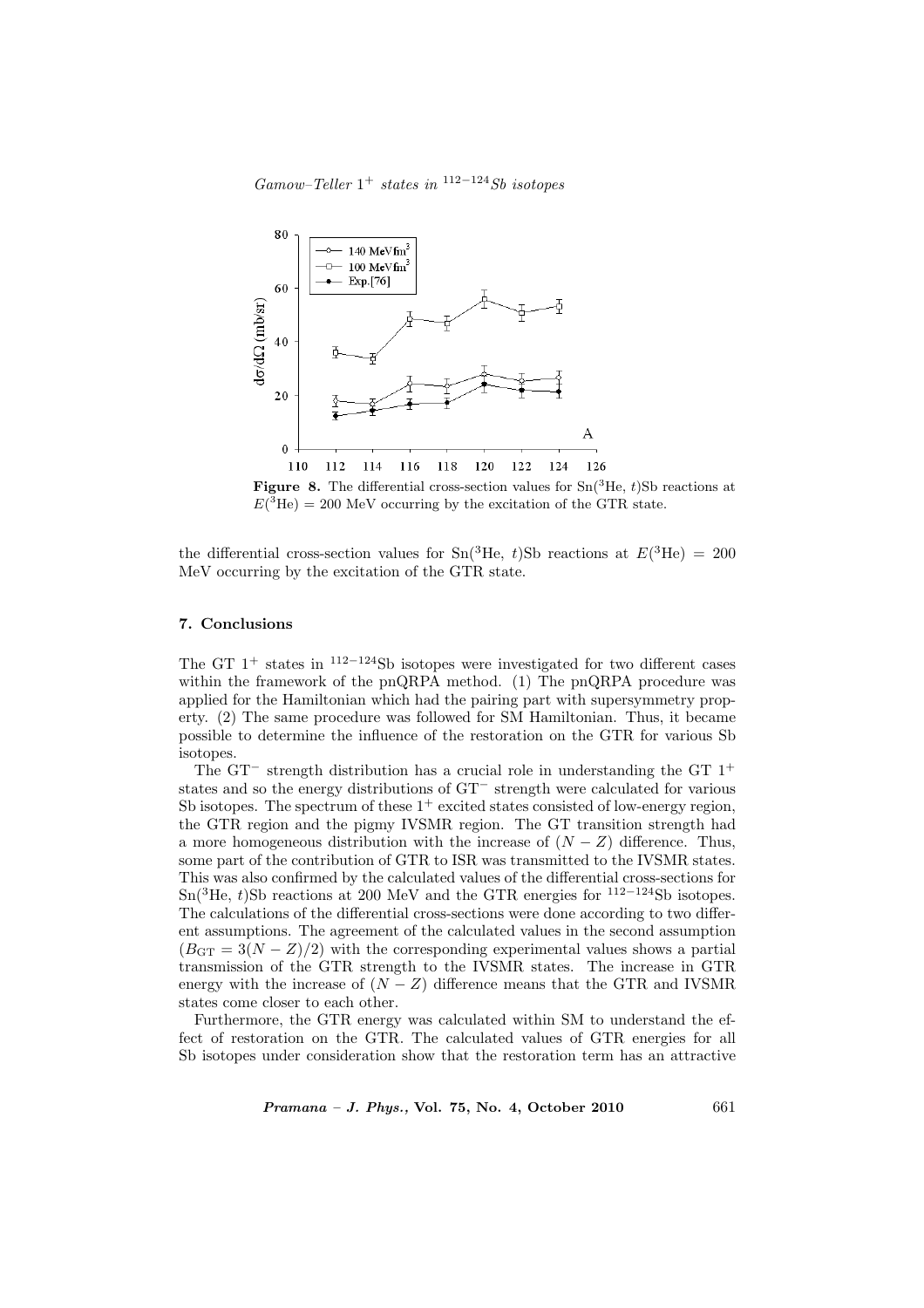# Necla Cakmak, Serdar Ünlü and Cevad Selam

character except for  $A = 112$  isotope. The repulsiveness of the restoration term for this isotope can be associated with the strength of the attractive isovector interaction. As known, the isovector potential is proportional to the  $(N - Z)$  difference. Therefore, the restoration term may be repulsive for some light isotopes. The attractiveness of the restoration term naturally affects the fixed values of the  $\chi_{\rm ph}$  and  $\chi_{\rm pp}$  constants. Thus, the fixed  $\chi_{\rm ph}$  value in PM is greater than that in SM and the fixed  $\chi_{\text{pp}}$  value in PM is smaller than that in SM.

Both PM and SM give a good agreement with the corresponding experimental data depending on the choice of the  $\chi_{\rm ph}$  and  $\chi_{\rm ph}$  parameters. The restoration of supersymmetry property of the pairing interaction is however, physically important.

#### References

- [1] W P Alford and B M Spicer, Advances in nuclear physics (Plenum, New York, 1998) Vol. 24
- [2] T N Taddeucci et al, Nucl. Phys. A469, 125 (1987)
- [3] W P Alford *et al, Phys. Lett.* **B179**, 20 (1986)
- [4] Y Yoshida et al, Nucl. Phys. A187, 161 (1972)
- [5] R R Doering et al, *Phys. Rev. Lett.* **35**, 1691 (1975)
- [6] A Galonsky et al, Phys. Rev. C14, 748 (1976)
- [7] C D Goodman et al, *Phys. Rev. Lett.* 44, 1755 (1980)
- [8] D E Bainum et al, Phys. Rev. Lett. 44, 1751 (1980)
- [9] C Gaarde et al, Nucl. Phys. A369, 258 (1981)
- [10] C Gaarde, Nucl. Phys. A396, 127c (1983)
- [11] B S Flanders et al, Phys. Rev. **C40**, 1985 (1989)
- [12] C Gaarde, Nucl. Phys. A507, 79c (1990)
- [13] M Fujiwara et al, Nucl. Phys. A599, 223c (1996)
- [14] Y Fujita et al, Phys. Lett. **B365**, 29 (1996)
- [15] K J Raywood et al, Nucl. Phys. A625, 675 (1997)
- [16] D L Prout et al, Phys. Rev. C63, 014603-1 (2000)
- [17] T Wakasa et al, Phys. Rev. C55, 2909 (1997)
- [18] C D Goodman, Nucl. Instrum. Methods in Phys. Res.  $A462$ , 545 (2001)
- [19] S I Hayakawa et al, Nucl. Phys. A139, 465 (1969)
- [20] C Ellegaard et al, Phys. Rev. Lett. **50**, 1745 (1983)
- [21] G Mairle et al, Nucl. Phys. A490, 371 (1988)
- [22] A Brockstedt *et al, Nucl. Phys.* **A530**, 571 (1991)
- [23] J Janecke et al, Nucl. Phys. A526, 1 (1991)
- [24] J Janecke et al, Phys. Rev. **C48**, 2828 (1993)
- [25] M Fujiwara et al, Nucl. Phys. A577, 43c (1994)
- [26] H Akimune et al, Phys. Lett. B323, 107 (1994) K Pham et al, Phys. Rev. C51, 526 (1994)
- [27] H Akimune et al, Phys. Rev. C52, 604 (1995)
- [28] I Daito et al, Phys. Lett. **B418**, 27 (1998)
- [29] J Janecke et al, Nucl. Phys. A687, 270c (2001)
- [30] A Krazsnahorkay et al, Phys. Rev. C64, 067302-1 (2001)
- [31] R G T Zegers et al, Nucl. Phys. A731, 121 (2004)
- [32] C Gaarde and T Kammuri, Nucl. Phys. A215, 314 (1973)
- [33] W R Wharton and P T Debevec, Phys. Rev. C11, 1963 (1975)
- [34] N Anantaraman et al, Phys. Rev. Lett. 57, 2375 (1986)